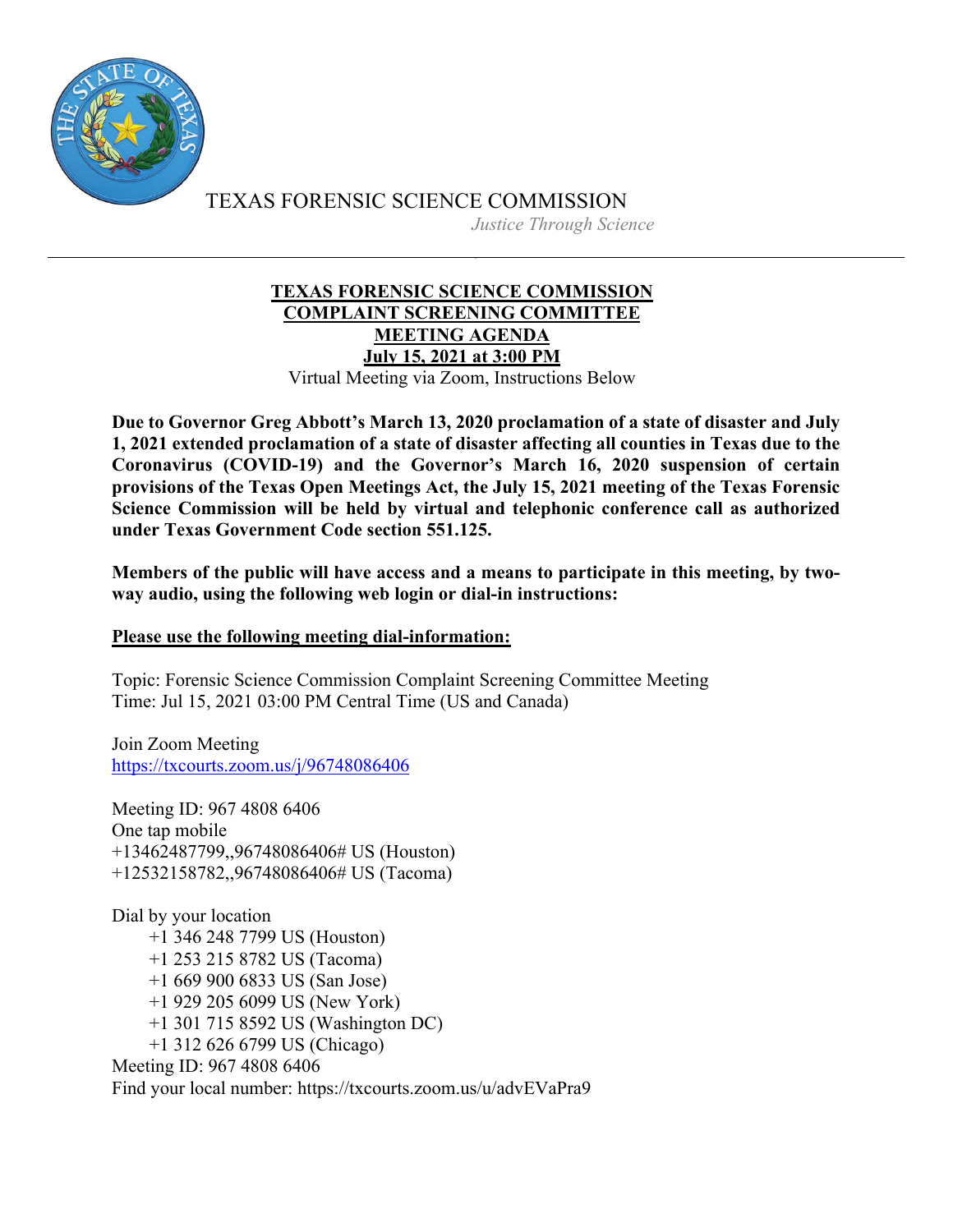Join by SIP 96748086406@zoomcrc.com

Join by H.323 162.255.37.11 (US West) 162.255.36.11 (US East) 115.114.131.7 (India Mumbai) 115.114.115.7 (India Hyderabad) 213.19.144.110 (Amsterdam Netherlands) 213.244.140.110 (Germany) 103.122.166.55 (Australia Sydney) 103.122.167.55 (Australia Melbourne) 64.211.144.160 (Brazil) 69.174.57.160 (Canada Toronto) 65.39.152.160 (Canada Vancouver) 207.226.132.110 (Japan Tokyo) 149.137.24.110 (Japan Osaka) Meeting ID: 967 4808 6406

Join by Skype for Business https://txcourts.zoom.us/skype/96748086406

### **Public Participant Instructions:**

**If you wish to provide public comment during the meeting on a topic being discussed by Commissioners, please either type your question or comment in the chat box or virtually raise your hand. The meeting facilitator will mute and unmute participants at the direction of the Chairperson. If you are not able to provide public comment during the meeting and still wish to provide public comment, the Commission will have a public comment period at the end of its agenda to address any remaining questions or comments. You may also fill out a Public Testimony form and/or email Kathryn Adams at info@fsc.texas.gov in advance of the meeting to ensure your public comment is addressed. All public comments are limited to 5 minutes with adjustments as necessary.**

**A recording of the meeting will be available after July 16, 2021. To obtain a recording, please contact Kathryn Adams at (512) 936-0770 or email kathryn.adams@fsc.texas.gov.**

**During this meeting, the Committee may consider and take action on the following items. The Committee may take breaks as necessary.** 

- 1. Call meeting to order. Roll call for committee members. (Daniel) (*2 min*)
- 2. Instructions for public participation. (Tomlin) (*2 min*)